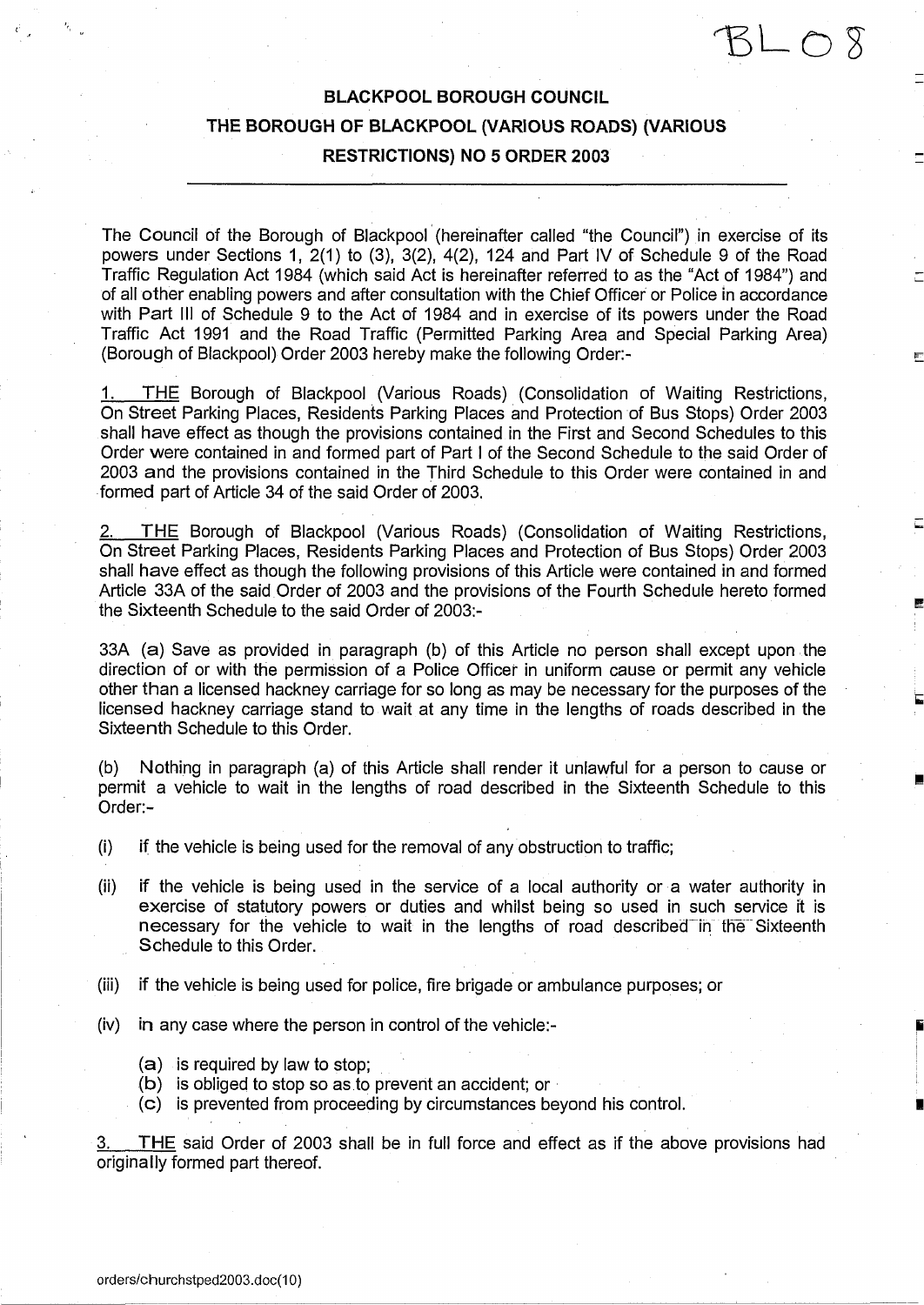4. ANY provisions contained in the said Order of 2003 and inconsistent with the provisions of this Order are hereby revoked.

5. THIS Order shall come into operation on the 1<sup>st</sup> day of March 2004 and may be cited as "THE BOROUGH OF BLACKPOOL (VARIOUS ROADS) (VARIOUS RESTRICTIONS) NO 5 ORDER 2003".

Given under the Common Seal of the Council of the Borough of Blackpool on the 16<sup>th</sup> day of February 2004.

THE COMMON SEAL of The Blackpool Borough Council was hereunto affixed in ) the presence of:-

i *m*

Head of Legal and Democ tic Services chief Solicitor